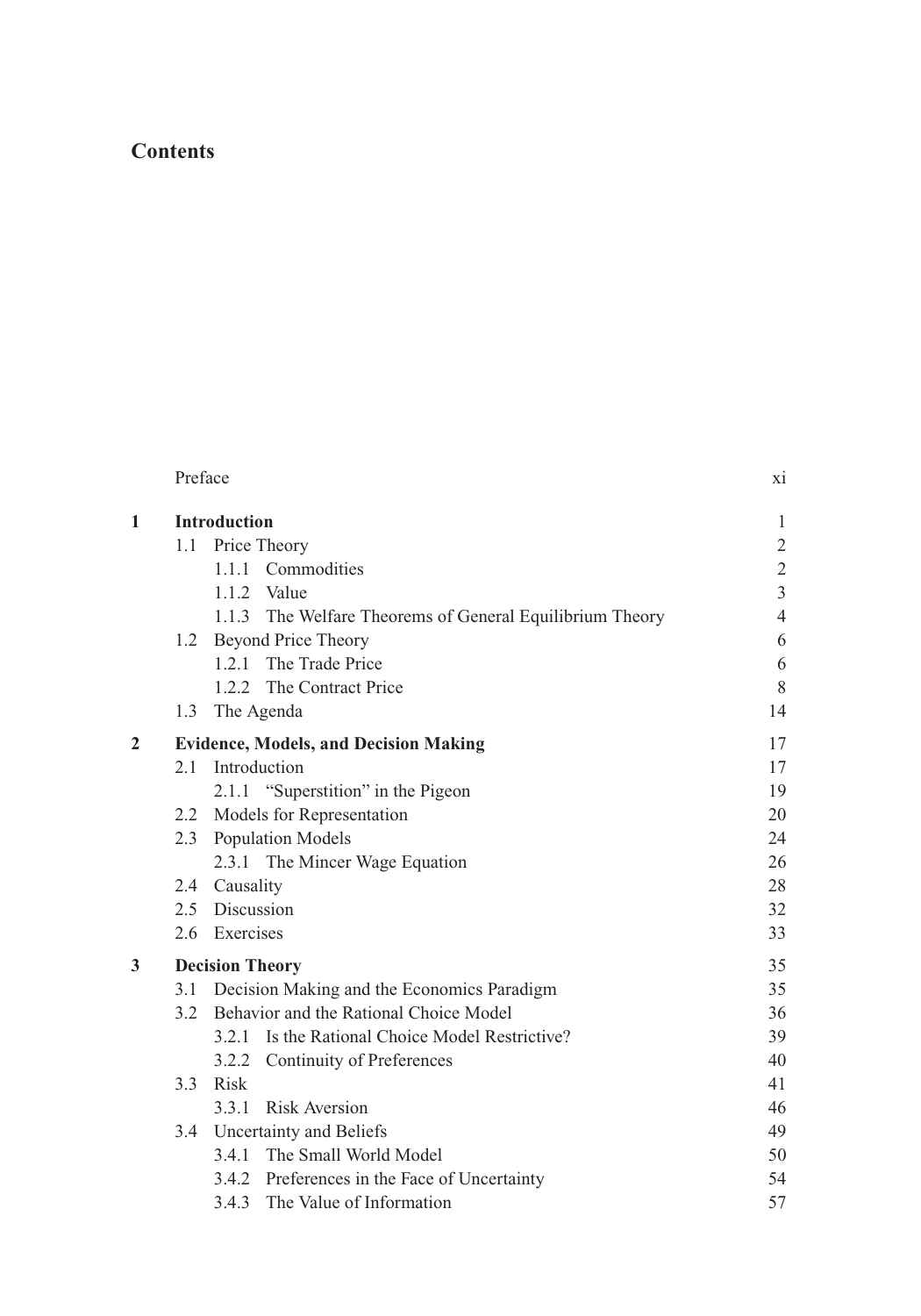|   | 3.5                                          | Discussion                                                | 60  |
|---|----------------------------------------------|-----------------------------------------------------------|-----|
|   |                                              | 3.6 Exercises                                             | 61  |
| 4 |                                              | <b>Game Theory</b>                                        | 65  |
|   |                                              | 4.1 Introduction                                          | 65  |
|   |                                              | 4.2 The Concept of a Strategy                             | 67  |
|   |                                              | 4.2.1 The Monty Hall Problem                              | 71  |
|   | 4.3                                          | Rational Choice in a Game                                 | 73  |
|   | 4.4                                          | Nash Equilibrium                                          | 77  |
|   |                                              | 4.5 The Problem of Commitment                             | 79  |
|   | 4.6                                          | Sequential Equilibria and Other Solution Concepts         | 85  |
|   |                                              | 4.6.1 Perfect Bayesian Nash Equilibria                    | 86  |
|   |                                              | 4.6.2 Subgame Perfect Nash Equilibria                     | 87  |
|   | 4.7                                          | Repeated Games and the Payoff Possibilities Set           | 87  |
|   |                                              | 4.7.1 Repeated Game Payoffs                               | 88  |
|   |                                              | 4.7.2 Repeated Game Strategies                            | 91  |
|   |                                              | 4.7.3 Cooperation in the Repeated Prisoner's Dilemma Game | 92  |
|   |                                              | 4.7.4 Characterization of the Payoffs in Repeated Games   | 95  |
|   |                                              | 4.7.5 Infinitely Repeated Games                           | 98  |
|   |                                              | 4.8 Discussion                                            | 99  |
|   | 4.9                                          | Exercises                                                 | 100 |
| 5 | <b>Bargaining and the Buyer-Seller Model</b> |                                                           |     |
|   |                                              | 5.1 Introduction                                          | 103 |
|   |                                              | 5.2 The Buyer-Seller Model                                | 105 |
|   |                                              | 5.3 Nash Bargaining Solution                              | 107 |
|   |                                              | 5.4 Contract Bargaining                                   | 111 |
|   |                                              | 5.4.1 The Payoffs                                         | 112 |
|   |                                              | 5.4.2 The Renegotiation Game                              | 113 |
|   |                                              | 5.4.3 Construction of the Bargaining Equilibrium          | 116 |
|   |                                              | 5.4.4 Outside Options                                     | 118 |
|   |                                              | 5.5 Discussion                                            | 124 |
|   |                                              | 5.6 Exercises                                             | 126 |
| 6 |                                              | Reliance, Holdup, and Breach                              | 129 |
|   | 6.1                                          | Introduction                                              | 129 |
|   |                                              | 6.1.1 Contract Law and the Reliance Problem               | 131 |
|   | 6.2                                          | Production with Relationship Specific Investments         | 133 |
|   |                                              | 6.2.1 Characterizing Efficient Investment                 | 135 |
|   |                                              | 6.2.2 The Case of General Investments                     | 138 |
|   |                                              | The Case of Relationship-Specific Investments<br>6.2.3    | 139 |
|   | 6.3                                          | Contracting for a Good                                    | 140 |
|   |                                              | 6.3.1<br>The Contract Game                                | 141 |
|   |                                              | 6.3.2 Investment with No Ex Ante Contract                 | 145 |
|   |                                              | 6.3.3 Ex Ante Efficient Contract Design                   | 147 |
|   | 6.4                                          | Contracting for a Service                                 | 152 |
|   |                                              | 6.4.1 The Contracting Game                                | 153 |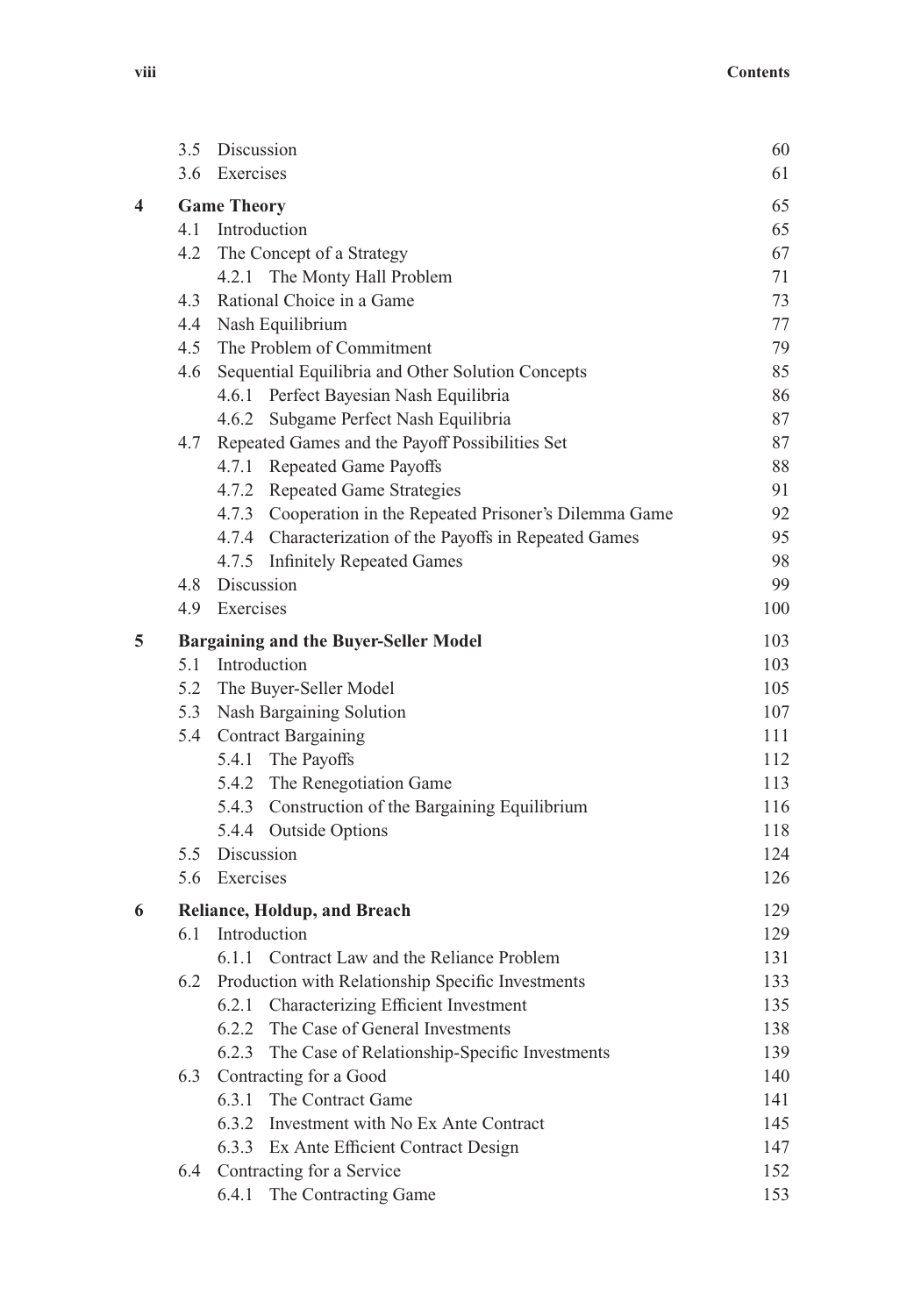|   |     | 6.4.2 Solving the Contract Game for a Service                      | 154 |
|---|-----|--------------------------------------------------------------------|-----|
|   |     | 6.4.3 Holdup and the Standard Employment Contract                  | 157 |
|   |     | 6.4.4 Price and Wage Indexing                                      | 164 |
|   |     | 6.5 Discussion                                                     | 167 |
|   |     | 6.6 Exercises                                                      | 169 |
| 7 |     | <b>Insurance and Moral Hazard</b>                                  | 173 |
|   |     | 7.1 Introduction                                                   | 173 |
|   |     | 7.2 Basic Agency Model                                             | 175 |
|   |     | 7.3 Moral Hazard and Agency Theory                                 | 178 |
|   |     | 7.3.1 Multiple Signals and Tasks                                   | 181 |
|   |     | 7.3.2 The Lake Wobegone Effect: Penalties and the Probability      |     |
|   |     | of Detection                                                       | 188 |
|   |     | 7.4 Career Concerns                                                | 192 |
|   |     | 7.4.1 Market Wage Determination                                    | 193 |
|   |     | 7.4.2 Incentive Contracts with Career Concerns                     | 196 |
|   |     | 7.5 Discussion                                                     | 197 |
|   |     | 7.6 Exercises                                                      | 200 |
| 8 |     | <b>Trade with Asymmetric Information</b>                           | 205 |
|   | 8.1 | Introduction                                                       | 205 |
|   |     | 8.1.1 Trade with Asymmetric Information                            | 207 |
|   | 8.2 | The Base Model                                                     | 208 |
|   |     | 8.2.1 Revelation Principle                                         | 210 |
|   | 8.3 | The Normative Evaluation of Allocations under Asymmetric           |     |
|   |     | Information                                                        | 215 |
|   | 8.4 | Characterizing the Set of Incentive Compatible Allocations         | 219 |
|   |     | The Set of Incentive-Compatible Allocations with Specific<br>8.4.1 |     |
|   |     | Performance                                                        | 219 |
|   |     | 8.4.2 Voluntary Exchange                                           | 225 |
|   |     | 8.4.3 Implementing Ex Post Efficient Trade                         | 228 |
|   | 8.5 | Power and Asymmetric Information: Monopoly and Monopsony           | 233 |
|   |     | 8.5.1 Informed Seller and Efficient Monopoly                       | 234 |
|   |     | 8.5.2 Monopsony and Uber Economics                                 | 245 |
|   |     | 8.6 Discussion                                                     | 250 |
|   | 8.7 | Exercises                                                          | 252 |
| 9 |     | <b>Relational Contracts</b>                                        | 257 |
|   | 9.1 | Introduction                                                       | 257 |
|   | 9.2 | Breach and Contract Design                                         | 259 |
|   | 9.3 | The Production Environment                                         | 260 |
|   |     | Normal Commodities<br>9.3.1                                        | 262 |
|   |     | 9.3.2 Innovative Commodities                                       | 263 |
|   |     | 9.3.3 Discounted Expected Payoffs                                  | 263 |
|   |     | 9.3.4 Feasible Allocations                                         | 264 |
|   | 9.4 | Relational Contracts with Symmetric Information                    | 267 |
|   |     | Renegotiation<br>9.4.1                                             | 275 |